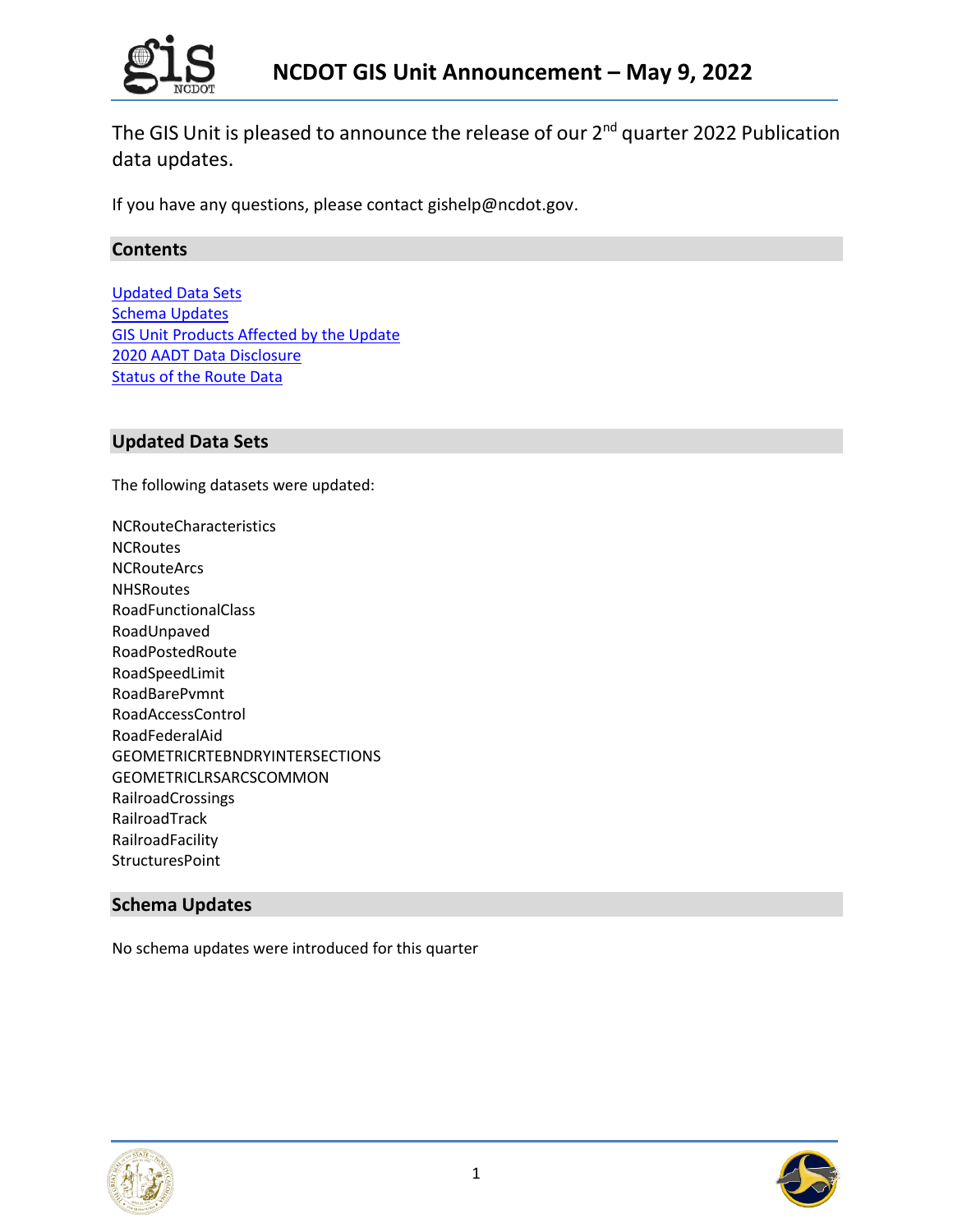

# <span id="page-1-0"></span>**GIS Unit Products Affected by the Update**

The following GIS Unit products will reflect the data updates:

## **Geospatial Web Services**

[NCDOT District Boundaries](https://ncdot.maps.arcgis.com/home/item.html?id=08a1d69815e54a50a904d56c197b01b1) [NCDOT Division Boundaries](https://ncdot.maps.arcgis.com/home/item.html?id=e3b2be199b2947ae8bec780f022dd590) [NCDOT County Boundaries](https://ncdot.maps.arcgis.com/home/item.html?id=d192da4d0ac249fa9584109b1d626286) [NCDOT County Boundaries Shoreline](https://ncdot.maps.arcgis.com/home/item.html?id=8cca921bbcd3471287e5a01b6f643091) [NCDOT Structures](http://ncdot.maps.arcgis.com/home/item.html?id=7367c33b80f346178ea5e158ec4d5b68) [NCDOT Bridges](http://ncdot.maps.arcgis.com/home/item.html?id=cedc9f72e1f9455592cf9653cec7ab88) [NCDOT North Carolina Rail System](http://ncdot.maps.arcgis.com/home/item.html?id=50b9f6e65f1b4ce09ef5c84a6f20a291) [NCDOT North Carolina Railroads](http://ncdot.maps.arcgis.com/home/item.html?id=fd40d8f34c3c491ba138d0d0bdecb432) [NCDOT Road Characteristics](http://ncdot.maps.arcgis.com/home/item.html?id=84f18af76af84a3ba88a39e6b720f986) [NCDOT State Maintained Roads](http://ncdot.maps.arcgis.com/home/item.html?id=157dbc4ef33f4db4aa1ecc1a3182a375) [NCDOT Access Control](http://ncdot.maps.arcgis.com/home/item.html?id=39a1ca371f4540199f4dc53db6f4c31a) [NCDOT Bare Pavement](http://ncdot.maps.arcgis.com/home/item.html?id=524f3d0d535347b5b82f04d50206d687) [NCDOT Federal Aid Routes](http://ncdot.maps.arcgis.com/home/item.html?id=0148e9338bfe443987c5c43a954c07cc) [NCDOT Functional Class](http://ncdot.maps.arcgis.com/home/item.html?id=029a9a9fe26e43d687d30cd3c08b1792) [NCDOT MileMarker Hatching](http://ncdot.maps.arcgis.com/home/item.html?id=3142bca24fe64205bd16bc14a8fbf1f5) [NCDOT NHS](http://ncdot.maps.arcgis.com/home/item.html?id=b5e4863550324ed38890e802410fae77) [NCDOT Posted Roads -](http://ncdot.maps.arcgis.com/home/item.html?id=65c69bf9c8954c5ca5942b580f41725d) Light Traffic [NCDOT Speed Limits](http://ncdot.maps.arcgis.com/home/item.html?id=2229ffaa3ea5470992d021023618e1e6) [NCDOT Unpaved Roads](http://ncdot.maps.arcgis.com/home/item.html?id=8f7ec504a8f94b79bc43b36c26927ec7) [NCDOT Shields](http://ncdot.maps.arcgis.com/home/item.html?id=26b0417dde954207a61a3105fec7de0a)

## **GO!NC/AGOL Web Maps**

(available at http://ncdot.maps.arcgis.com)

[NCDOT 2021-2029](http://ncdot.maps.arcgis.com/home/item.html?id=cb02f4f828974670ad01bb83be91b18c) STIP Map [NCDOT Structures Map](http://ncdot.maps.arcgis.com/home/webmap/viewer.html?webmap=aa6c8a51fc744618ae45c8b105cf7ff7) [NCDOT Distance Hatches & Bridges Map](http://ncdot.maps.arcgis.com/home/webmap/viewer.html?webmap=26d34349404844898365eabce2237775) [NCDOT Bridges Map](http://ncdot.maps.arcgis.com/home/webmap/viewer.html?webmap=db3b56c3228743b3811e36761393d661) [NCDOT Bridges, State Maintained Roads, and MPO/RPO Boundary Map](http://ncdot.maps.arcgis.com/home/webmap/viewer.html?webmap=b2f8ba9072c44a5db212b939a75f68bd) [NCDOT Access Control Map](http://ncdot.maps.arcgis.com/home/item.html?id=54666cce86f64925b9f51f560e849a44) [NCDOT Federal Aid Routes Map](http://ncdot.maps.arcgis.com/home/item.html?id=948445b58a504713befad3870357a28a) [NCDOT Road Events Map](http://ncdot.maps.arcgis.com/home/item.html?id=85d0eaebc9da403c907353f796ad3cb6) [NCDOT State Boundary Roadway Maintenance Status Change Map](https://ncdot.maps.arcgis.com/home/item.html?id=c9531db2b58b4d82ba482e59ec527f24) [NCDOT State Maintained Network Map](http://ncdot.maps.arcgis.com/home/item.html?id=5d3ad78971714a30be7ff97fd580e4d5) [NCDOT State Maintained Roads, State Orthoimagery, and Parcels](http://ncdot.maps.arcgis.com/home/item.html?id=f4e02f57011f4ded9b1107755a0f10d8) [NCDOT RoadNC Viewer Map](https://ncdot.maps.arcgis.com/home/item.html?id=c91dd1eff61a4456abad89fe0383114d) [NCDOT Connecting North Carolina's Military and Families](http://ncdot.maps.arcgis.com/home/item.html?id=adf0a65382094d8fbc040f90ddf4fcbc)

## **Downloadable Data**

(available at https://connect.ncdot.gov/resources/gis/Pages/GIS-Data-Layers.aspx)

**[Structure Locations Statewide](http://dotw-xfer01.dot.state.nc.us/gisdot/DOTBridgeLocations/NCDOTStructureLocations.zip) (aka Bridges)** 



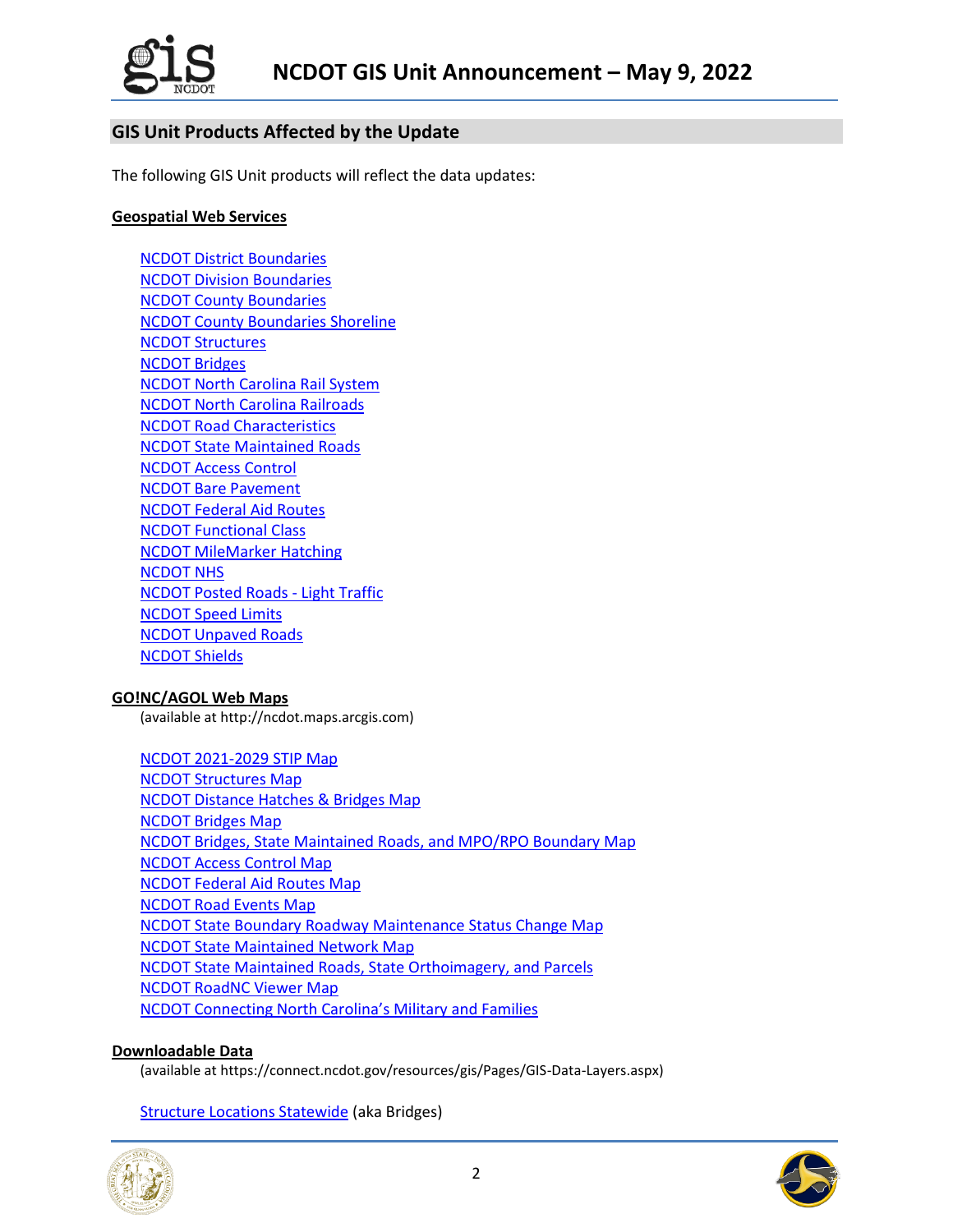

[NCDOT Rail Track Shapefile](http://dotw-xfer01.dot.state.nc.us/gisdot/DOTRailroad/NC_Rail_Track_SHP.zip) [NCDOT Rail Crossing Shapefile](http://dotw-xfer01.dot.state.nc.us/gisdot/DOTRailroad/NC_Rail_Crossings_SHP.zip) [NCDOT Rail Facility Shapefile](http://dotw-xfer01.dot.state.nc.us/gisdot/DOTRailroad/NC_Rail_Facilities_SHP.zip) [NCDOT Rail Layers Geodatabase](http://dotw-xfer01.dot.state.nc.us/gisdot/DOTRailroad/NC_RailLayers_GDB.zip) [Road Characteristics Arcs Shapefile](https://xfer.services.ncdot.gov/gisdot/DistDOTData/NCRouteCharacteristics_SHP.zip) [Road Characteristics Arcs File Geodatabase](https://xfer.services.ncdot.gov/gisdot/DistDOTData/NCRouteCharacteristics_GDB.zip) [NCRoutes Shapefile](https://xfer.services.ncdot.gov/gisdot/DistDOTData/NCRoutes_SHP.zip) [NCRoutes File Geodatabase](https://xfer.services.ncdot.gov/gisdot/DistDOTData/NCRoutes_GDB.zip) [NCRouteArcs Shapefile](https://xfer.services.ncdot.gov/gisdot/DistDOTData/NCRouteArcs_SHP.zip) [NCRouteArcs File Geodatabase](https://xfer.services.ncdot.gov/gisdot/DistDOTData/NCRouteArcs_GDB.zip)

# **2020 AADT Data Disclosure**

<span id="page-2-0"></span>Refer to the [pandemic 2020 AADT data disclosure document](https://connect.ncdot.gov/resources/State-Mapping/Documents/2020_COVID19_Impact_Memo_For_Traffic%20Montioring_Data_Customers.pdf) for information about how the COVID-19 pandemic affected North Carolina 2020 traffic monitoring collection efforts and generation of Annual Average Daily Traffic (AADT) data sets.

# <span id="page-2-1"></span>**Status of the Route Data**

The following is the status of the route/road data provided at this quarterly data update:

## **Improvements**

## **Route Data Currency:**

For visual representation of public roads in North Carolina. System roads (state maintained) are current through March 2022 for changes by NCDOT Petitions and Municipal Agreements process.

Non-system roads (maintained by local governments) are up to date for Alamance (up to date as of 1/13/2022), Alexander (up to date as of 1/28/2021), Alleghany (up to date as of 11/25/2021), Anson(up to date as of 8/3/2012), Ashe (up to date as of4/16/2019), Avery (up to date as of 1/25/2021), Beaufort (up to date as of 5/25/2021), Bertie (up to date as of 5/19/2021), Bladen (up to date as of 8/11/2020), Brunswick (up to date as of 1/12/2022), Buncombe (up to date as of 3/7/2022), Burke (up to date as of 10/27/2021), Cabarrus (up to date as of 9/29/2021), Caldwell (up to date as of 8/6/2018), Camden (up to date as of 11/3/2020), Carteret (up to date as of 11/15/2021), Caswell (up to date as of 5/26/2020), Catawba (up to date as of 10/14/2020), Chatham (up to date as of 9/30/2021), Cherokee (up to date as of 8/18/2021), Chowan (up to date as of 11/2/2020), Clay (up to date as of 5/25/2021), Cleveland (up to date as of  $5/14/2021$ , Columbus (up to date as of  $11/1/2021$ ), Craven (up to date as of  $10/4/2021$ ), Cumberland (up to date as of 3/17/2022), Currituck (up to date as of 10/29/2019), Dare (up to date as of 2/1/2021), Davidson (up to date as of 10/6/2021), Davie (up to date as of 12/1/2021), Duplin (up to date as of 1/26/2021), Durham (up to date as of 1/18/2022), Cherokee (up to date as of 9/17/2018), EBCN Graham (up to date as of 9/21/2018), EBCN Haywood (up to date as of 9/17/2018), EBCN Jackson (up to date as of 9/17/2018), Edgecombe (up to date as of 4/22/2020), Forsyth (up to date as of 1/31/2022), Guilford (up to date as of 4/1/2021), Gaston (up to date as of 10/7/2021), Gates (up to date as of 10/29/2019), Graham (up to date as of 9/21/2018), Granville (up to date as of 10/29/2019), Greene (up to date as of 4/21/2020), Guilford (up to date as of 1/11/2021), Halifax (up to date as of 10/28/2019),



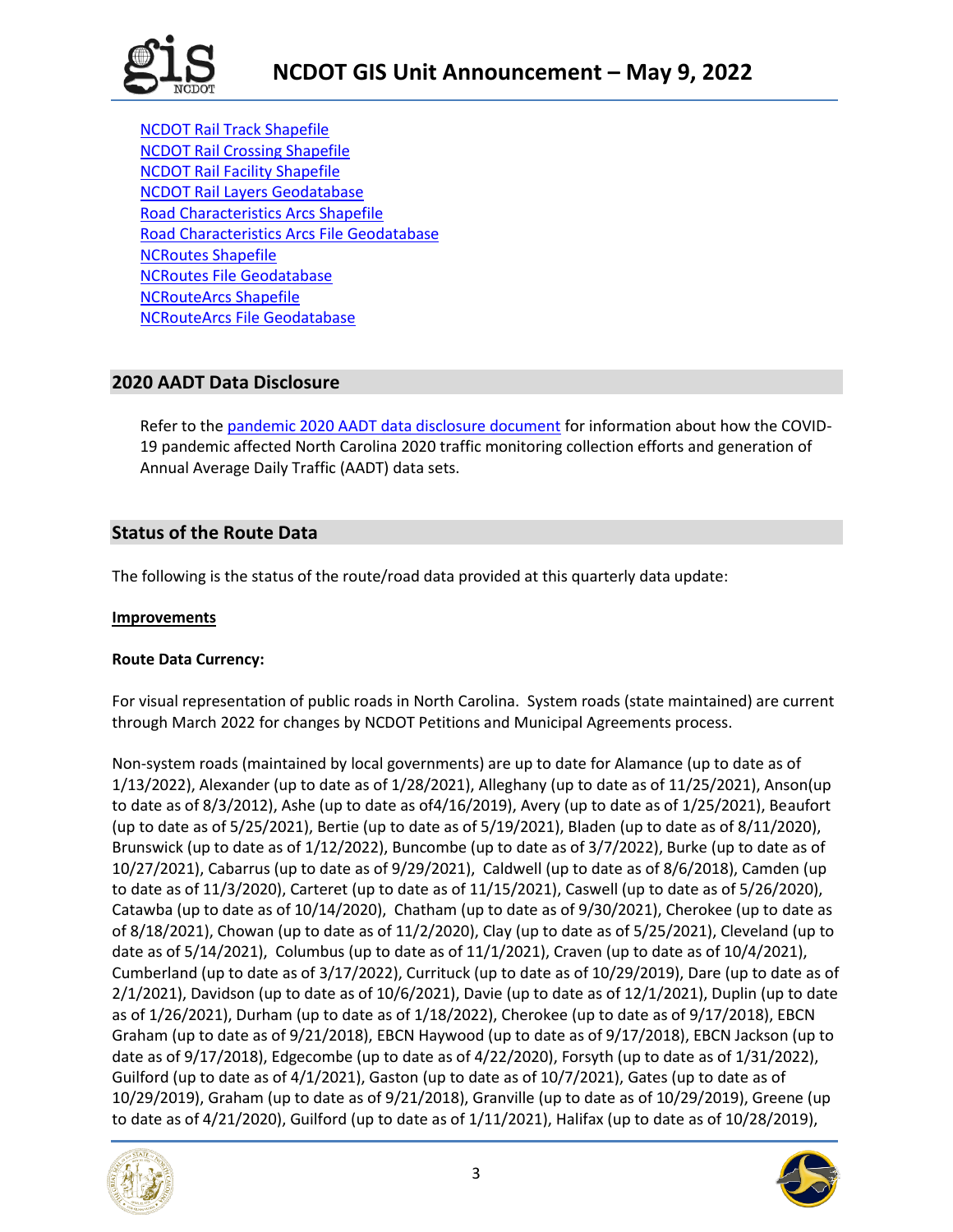

Harnett (up to date as of 8/22/2021), Haywood (up to date as of 11/8/2019), Henderson (up to date as of 10/14/2021), Hertford (up to date as of 6/1/2021), Hoke (up to date as of 8/24/2020), Hyde (up to date as of 2/2/2021), Iredell (up to date as of 2/3/2022), Jackson (up to date as of 4/1/2021), Johnston (up to date as of 2/10/2022), Jones (up to date as of 5/26/2021), Lee (up to date as of 6/16/2021), Lenoir (up to date as of 2/5/2020), Lincoln (up to date as of 8/18/2021), Macon (up to date as of 11/3/2020), Madison (up to date as of 8/18/2020), Martin (up to date as of 11/16/2020), McDowell (up to date as of 12/31/2019), Mecklenburg (up to date as of 3/8/2022), Mitchell (up to date as of 3/11/2022), Montgomery (up to date as of 1/25/2021), Moore (up to date as of 6/4/2020), Nash (up to date as of 10/22/2019), New Hanover (up to date as of 6/15/2021), Northampton (up to date as of 3/15/2022), Onslow (up to date as of 8/18/2021), Orange (up to date as of 10/14/2021), Pamlico (up to date as of 11/10/2020), Pasquotank (up to date as of 8/25/2020), Pender (up to date as of 10/31/2019), Perquimans (up to date as of 1/25/2021), Person (up to date as of 1/29/2020), Pitt (up to date as of 10/18/2021), Polk (up to date as of 2/5/2020), Randolph (up to date as of 5/11/2021), Richmond (up to date as of 12/7/2021), Robeson (up to date as of 12/13/2019), Rockingham (up to date as of 5/4/2021), Rowan (up to date as of 10/19/2020), Rutherford (up to date as of 8/14/2018), Sampson (up to date as of 11/16/2020), Scotland (up to date as of 11/4/2020), Stanly (up to date as of 11/19/2020), Stokes (up to date as of 1/22/2020), Surry (up to date as of 11/10/2020), Swain (up to date as of 10/22/2020), Transylvania (up to date as of 1/10/2020), Tyrrell (up to date as of 2/2/2021), Union (up to date as of 5/13/2021), Vance (up to date as of 10/26/2020), Wake (up to date as of 8/17/2021), Warren (up to date as of 2/5/2021), Washington (up to date as of 1/25/2021), Watauga (up to date as of 4/14/2021), Wayne (up to date as of 5/10/2021), Wilkes (up to date as of 5/26/2020), Wilson (up to date as of 1/11/2021), Yadkin (up to date as of 8/24/2020), Yancey (up to date as of 1/26/2021). Non-system roads (maintained by local governments) are up to date for Alamance (up to date as of 5/26/2021), Alexander (up to date as of 1/28/2021), Alleghany (up to date as of 11/25/2021), Anson(up to date as of 8/3/2012), Ashe (up to date as of4/16/2019), Avery (up to date as of 1/25/2021), Beaufort (up to date as of 5/25/2021), Bertie (up to date as of 5/19/2021), Bladen (up to date as of 8/11/2020), Brunswick (up to date as of 6/18/2021), Buncombe (up to date as of 6/18/2021), Burke (up to date as of 10/9/2020), Cabarrus (up to date as of 4/7/2021), Caldwell (up to date as of 8/6/2018), Camden (up to date as of 11/3/2020), Carteret (up to date as of 11/13/2020), Caswell (up to date as of 5/26/2020), Catawba (up to date as of 10/14/2020), Chatham (up to date as of 4/8/2021), Cherokee (up to date as of 8/18/2021), Chowan (up to date as of 11/2/2020), Clay (up to date as of 5/25/2021), Cleveland (up to date as of 5/14/2021), Columbus (up to date as of 11/5/2020), Craven (up to date as of 4/13/2021), Cumberland (up to date as of 12/23/2020), Currituck (up to date as of 10/29/2019), Dare (up to date as of 2/1/2021), Davidson (up to date as of 4/26/2021), Davie (up to date as of 10/9/2020), Duplin (up to date as of 1/26/2021), Durham (up to date as of 6/8/2021), Cherokee (up to date as of 9/17/2018), EBCN Graham (up to date as of 9/21/2018), EBCN Haywood (up to date as of 9/17/2018), EBCN Jackson (up to date as of 9/17/2018), Edgecombe (up to date as of 4/22/2020), Forsyth (up to date as of 5/24/2021), Guilford (up to date as of 4/1/2021), Gaston (up to date as of 4/16/2021), Gates (up to date as of 10/29/2019), Graham (up to date as of 9/21/2018), Granville (up to date as of 10/29/2019), Greene (up to date as of 4/21/2020), Guilford (up to date as of 1/11/2021), Halifax (up to date as of 10/28/2019), Harnett (up to date as of 8/22/2021), Haywood (up to date as of 11/8/2019), Henderson (up to date as of 4/29/2021), Hertford (up to date as of 6/1/2021), Hoke (up to date as of 8/24/2020), Hyde (up to date as of 2/2/2021), Iredell (up to date as of 5/25/2021), Jackson (up to date as of 4/1/2021), Johnston (up to date as of 5/14/2021), Jones (up to date as of 5/26/2021), Lee (up to date as of 6/16/2021), Lenoir (up to date as of 2/5/2020), Lincoln (up to date as of 8/18/2021), Macon (up to date as of 8/12/2020), Madison (up to date as of 8/18/2020), Martin (up to date as of 11/16/2020), McDowell (up to date as of 12/31/2019), Mecklenburg (up to date as of 6/18/2021), Mitchell (up to date as of 1/29/2020), Montgomery (up to date as of 1/25/2021), Moore (up to date as of 6/4/2020), Nash